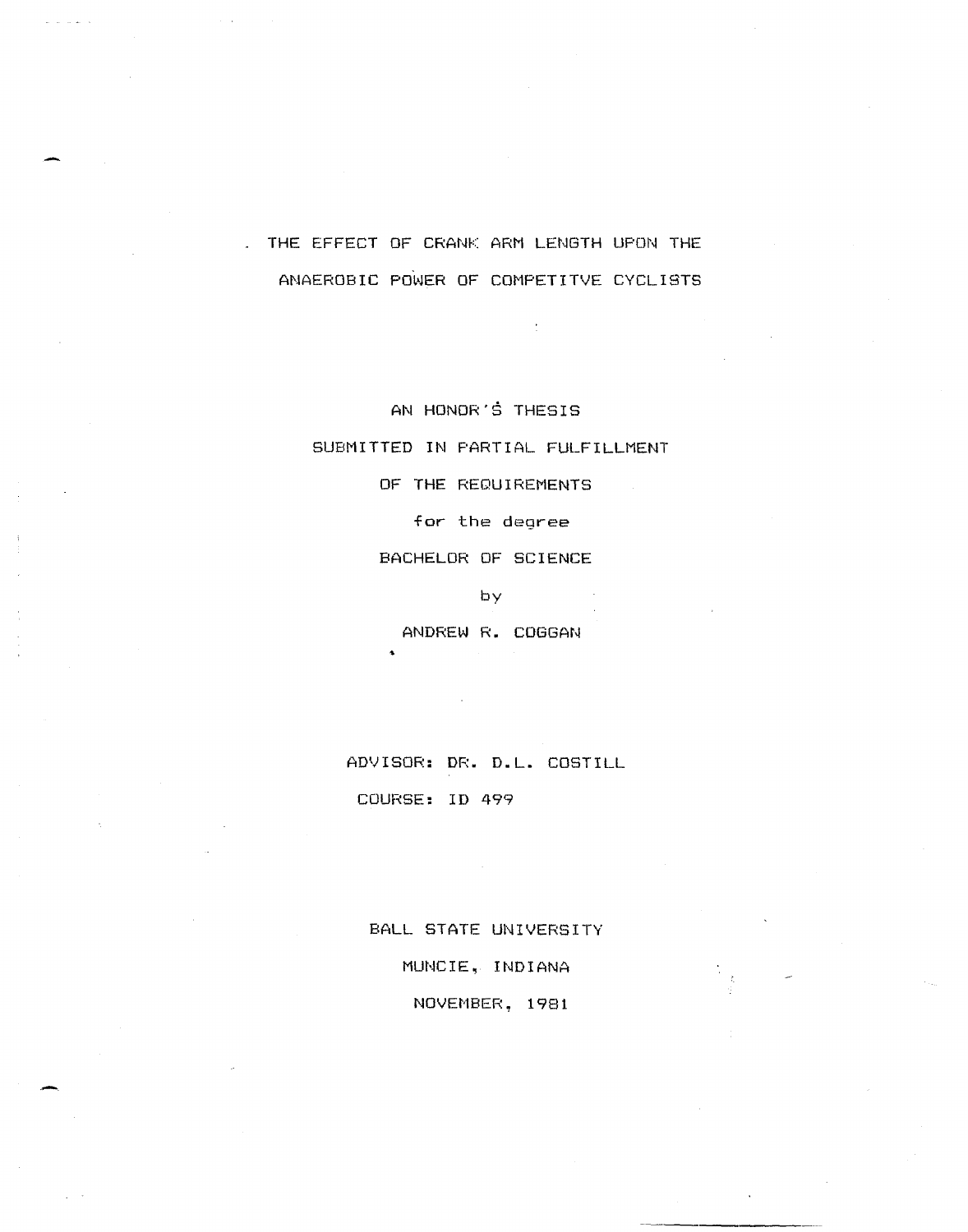$SpCo<sup>11</sup>$ tilvesis iya de 

Intr-oduction

-

The cycle ergometer is widely used as an exercise mode and testing device in physiological research. To define the ideal conditions for its use, various researchers have attempted to determine the optimal pedalling rate (Banister and Jackson 1967; Dickinson 1929; Hagberg et al. 1981; Seabury et al. 1977) or seat height (Nordeen-Snyder 1977; Shennum and deVries  $1976$ ). Simalarily, Hamley and Thomas (1967) and Faria et al. (1978) have examined the effect of upper-body posture on submaximal and maximal exercise variables. However, one aspect of positioning on an ergometer or bicycle that has not been the subject of extensive research is the effect of the length of the pedal crank arm. Thomas  $(1967)$ , for example, chose to include crank arm length in overall determination of the effect of seat height. Carmichael et al.  $(1982)$  and Goto et al.  $(1982)$  have examined the effect of crank arm length on submaximal exercise variables but this research has not been extended to include maximal or supramaximal exercise. The purpose of this investigation, therefore, was to examine the effect of four different crank arm lengths (160, 170, 180, and 190 mm) on mean power, peak torque, and fatiguability during brief, maximal exercise, i.e., 45 second sprint bouts on a cycle ergometer.

## Methods

Four highly-trained competitive cyclists participated in this study after giving their informed consent. Their physical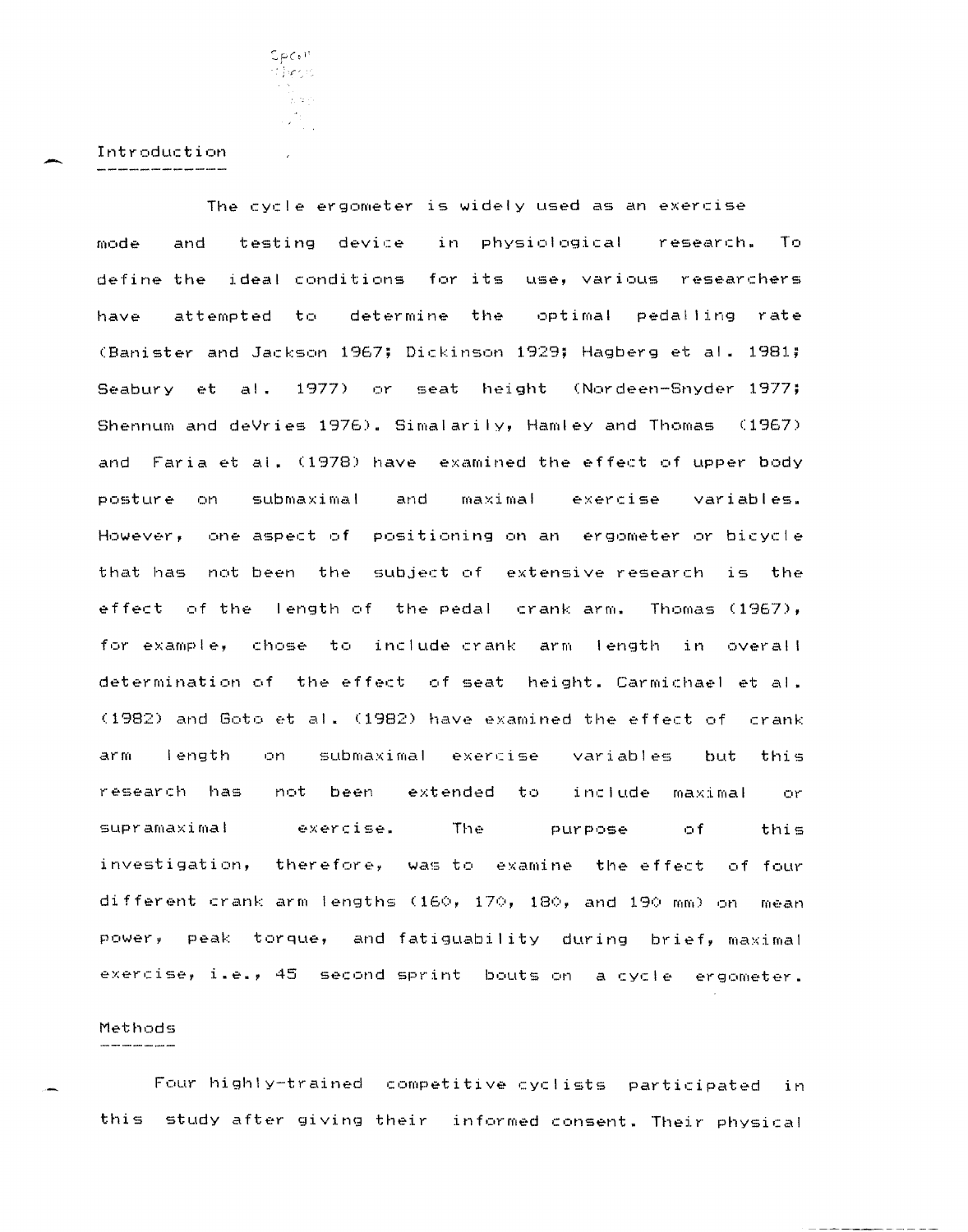characteristcs are shown in Table 1. VO max was determined ..::. during an incremental work test on a Collins electricallybraked ergometer using an automated gas analysis system. AI I cyclists had extensive road racing experience, competed regularly in track racing.

Testing was performed on a modified hydraulically-braked Fitron cycle ergometer (Cybex Div., Lumex Corp., N.Y.). Pedal ling rate was maintained within very narrow limits of the selected (90) rpm by a variable-orifice hydraulic valve, with resistance variable and proportional to the subject's efforts. Torque was measured by a Cybex single channel recorder by incorporating a pressure potentiometer into the ergometer, while total work was determined with a Cybex Digital Work Integrator. The system was calibrated prior to all testing with the input of known torques. Repeated calibrations using this method indicated a coefficient of variation in the determination of total work output of 1.6%. This system has been described previously (Ivy et al. 1979).

The Fitron cycle was equipped with racing-style handlebars, saddle, and pedals with toe-clips and straps. The cyclists wore their cleated racing shoes for all trials. Measurements taken from the subject's racing bicycles were used to establish seat height and horizontal position. AI I measurements were made relative to the pedal axle; thus leg extension was kept constant throughout the range of crank arm lengths.

All testing was conducted over a four week period at the end of the cyclist's competitive season. The subject's were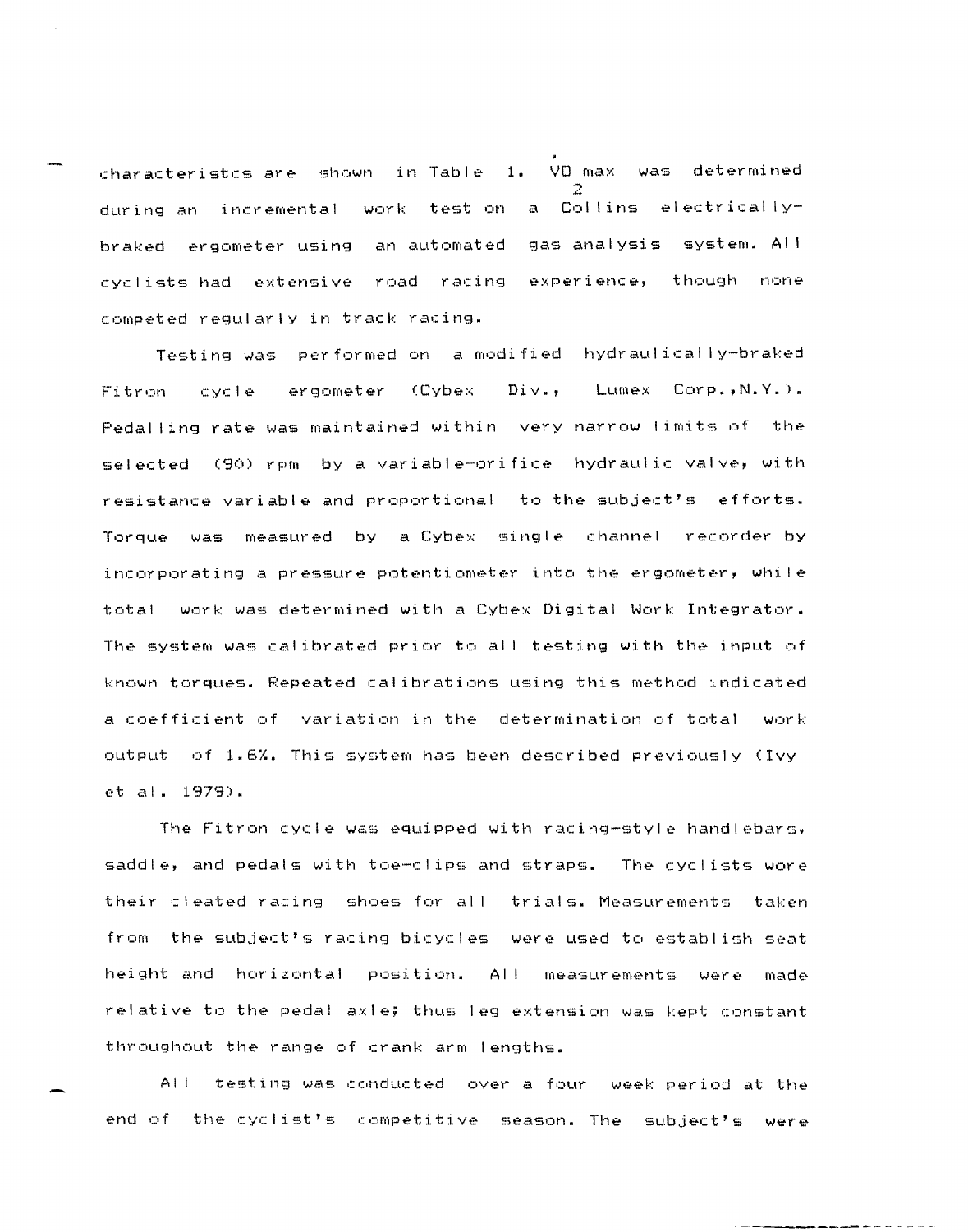|                                       | Mean      | S.E. | Range         |
|---------------------------------------|-----------|------|---------------|
|                                       |           |      |               |
| (years)<br>Age                        | 27.3      | 2.5  | $23 - 34$     |
| Years Competing                       | ð,<br>3.5 | 1.3  | $2.5 - 9.0$   |
| Height<br>(Cm)                        | 181.3     | 1.8  | $178 - 183$   |
| Weight<br>-(ka)                       | 69.8      | 4.2  | $60.2 - 72.2$ |
| VO.<br>(L/min)<br>Max<br>$-1$<br>. 2  | 4.72      | 0.06 | $4.65 - 5.20$ |
| $(m!/kg*min)$<br>VO.<br>Max<br>Y<br>2 | 68.3      | 4.2  | $66.8 - 80.2$ |
|                                       |           |      |               |

Table **1.** Physical Characteristics of Subjects

 $\hat{f}$  , we can also a set  $\hat{f}$ 

 $\sim$   $\sim$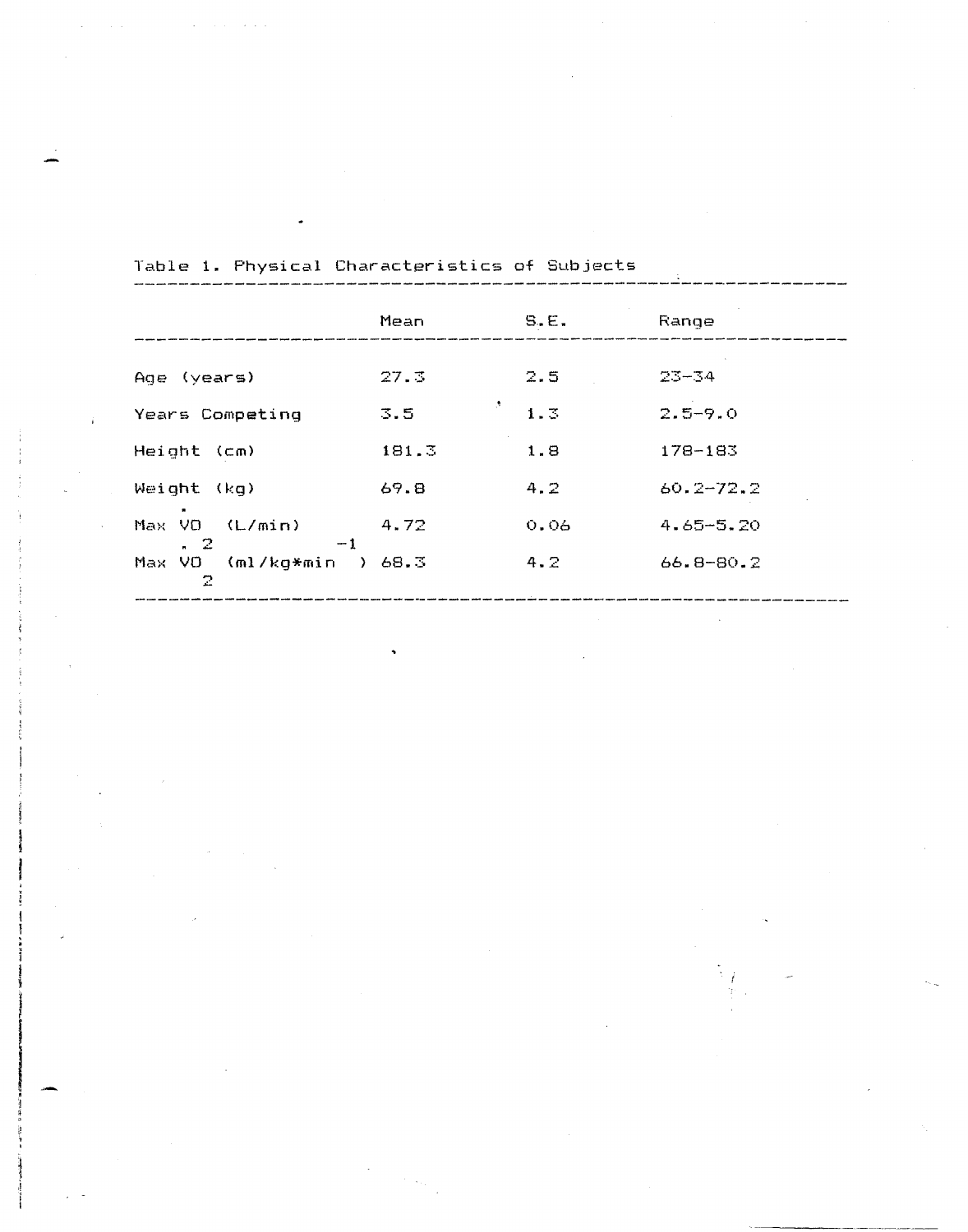instructed to maintain their training during this time period and to refrain from exercise for the 24 hours preceeding each test. At least 72 hours intervened between all trials. Additionally, the order of all trials was randomized. The test-retest correlation coefficient for mean power for paired trials in pilot work was r=0.91.

Each subject performed two trials using each of the four crank lengths: 160, 170, 180, and 190 mm. After adjustment of the ergometer, the subject was al lowed five minutes warmup at approximately 50% VO max. After a one minute pause, the 2 subjects began pedal ling on command. Subjects were instructed to go "all-out" from the beginning of the test, and strong verbal encouragement was given to insure a maximal effort. An "all-out" pacing strategy' has been shown to result in greater work production during cycling tasks 36-60 seconds in duration (Katch et al. 1976), Total work production during the test was used to calculate mean power, while peak torque and percent fatiguability were determined manually from torque curves (see Figure 1).

Two-way analysis of variance was used to determine statitcal significance. A Student-Newman-Keuls analysis was employed to locate any significant differnces. The **P=(:I. (:t5** level was used for all significance testing.

## Pesults

The 180 mm crank arms resulted in significantly higher mean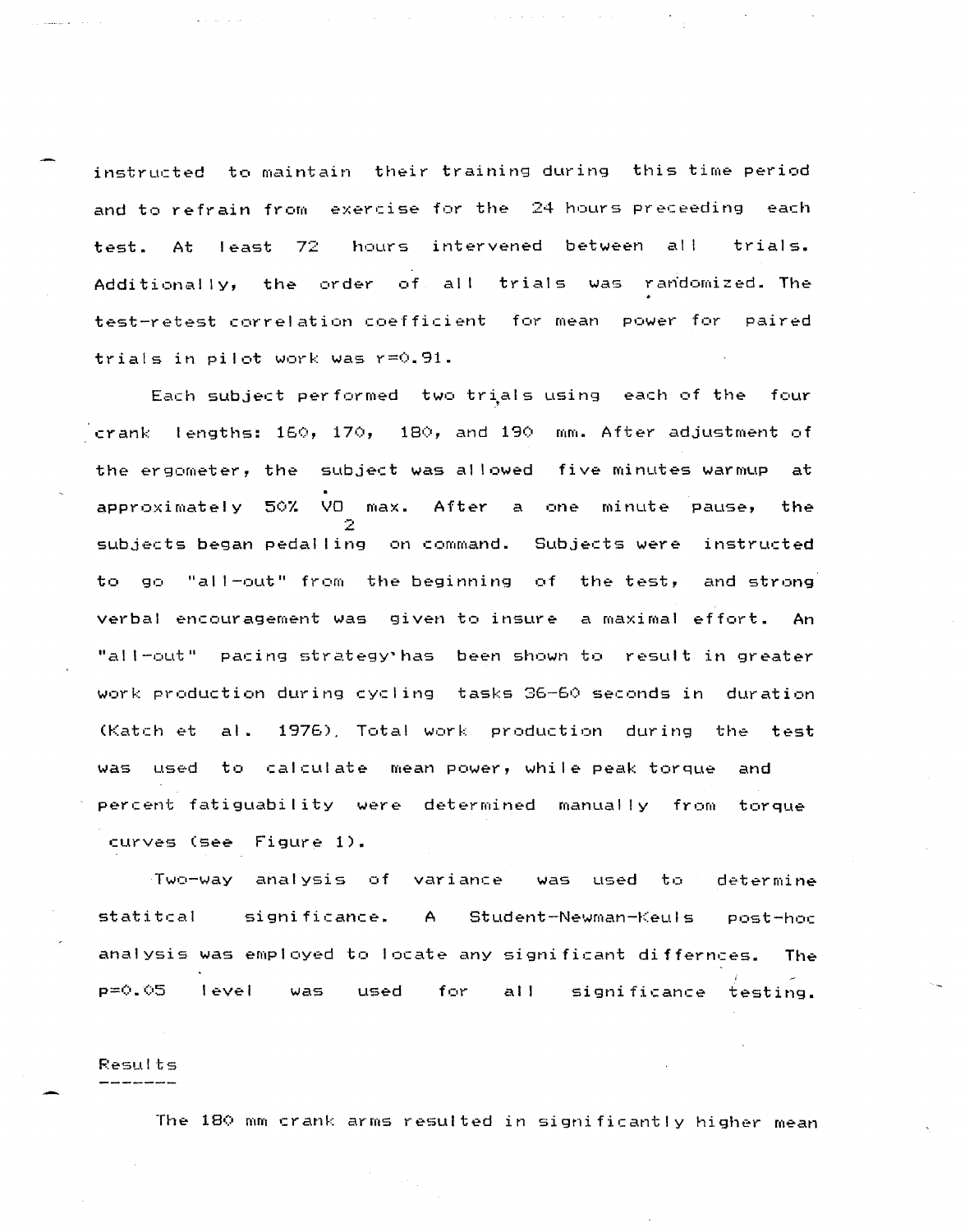

 $\sim$ 



 $\bar{z}$  .

 $A = PEAK TOROUE$ 

 $\sim 100$  km s  $^{-1}$ 

 $\sim$   $\sim$ 

 $B = FINAL TOROUE$ 

 $\mathbf{t}_{\text{max}}$ 

FATIGUABILITY (%) =  $(1.00 - (B/A))$  % 100%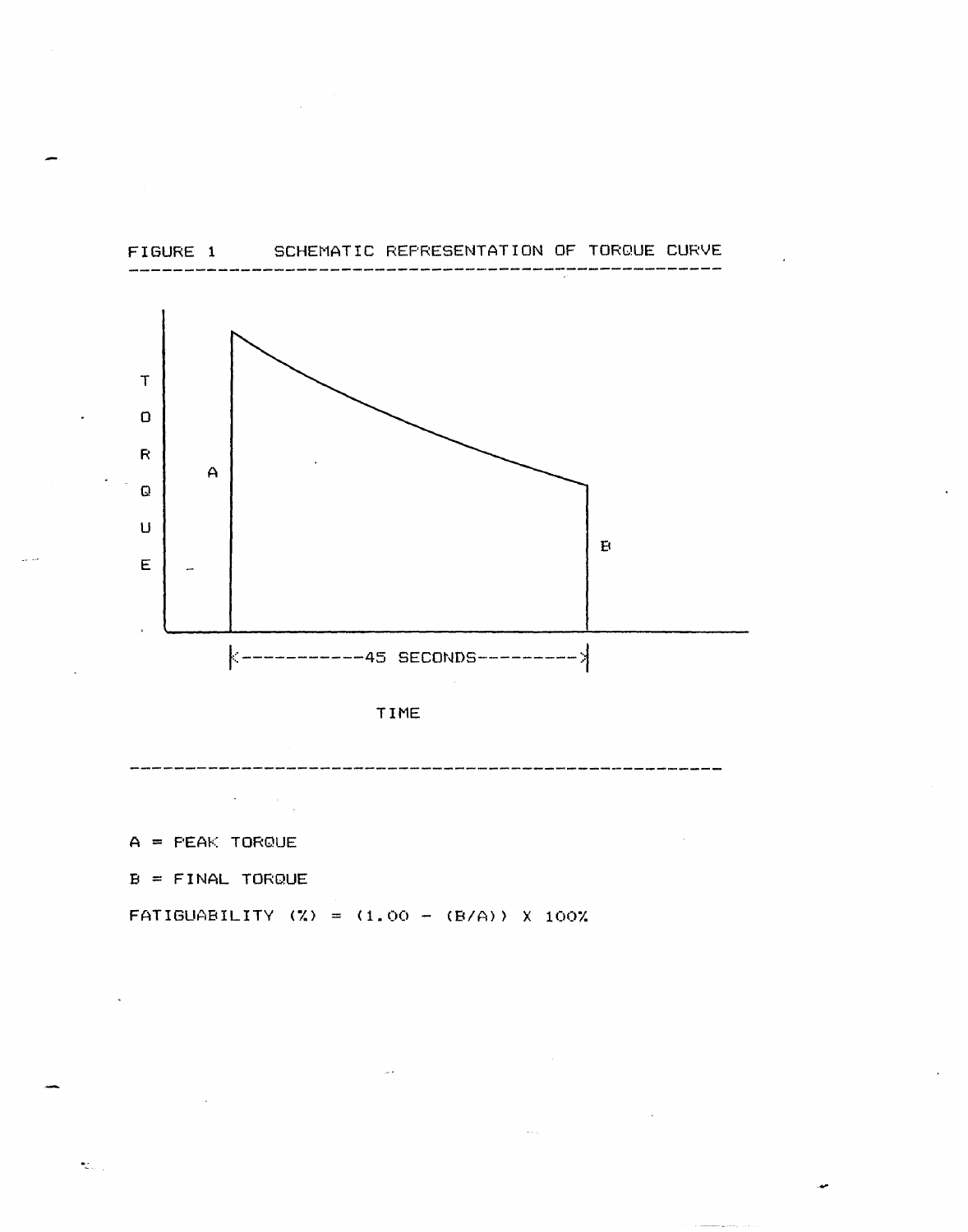power over the 45 second period when compared to the 160 mm crank arms, the shortest length tested (see Table 2). No significant differences existed, however, between the 160, 170, and 190 mm crank arms or between the 170, 180, and 190 mm crank arms, making selection of an optimal crank arm length on the basis of mean power alone difficult.

وأحدمها فقاطعت ووازور

The peak torque generated at the very beginning of each trial was significantly greater for the three longest crank arm lengths compared to the 160 mm crank arms. Additionally, peak torques for the 180 and 190 mm crank arms were significantly higher than for the 170 mm crank arms. However, taking into account the length of the lever arm used to produce this torque, the calculated peak force that would have to be generated at a right angle to the pedal was significantly less for the longest crank than for the other three. These forces are approximately three-fourths the subject's bodyweight.

Peak torque decreased roughly 50% over the 45-second duration of the sprint, showing a general, but non-significant, increase in fatiguability with increasing crank length. No relationship was found between any of the variables when compared with crank length expressed as a percentage of upper leg length or total leg length.

## DISCUSSION

Although no physiological data was obtained in this study, data from several sources support the assumption that the cycling task was predominantly anaerobic. Inbar et al.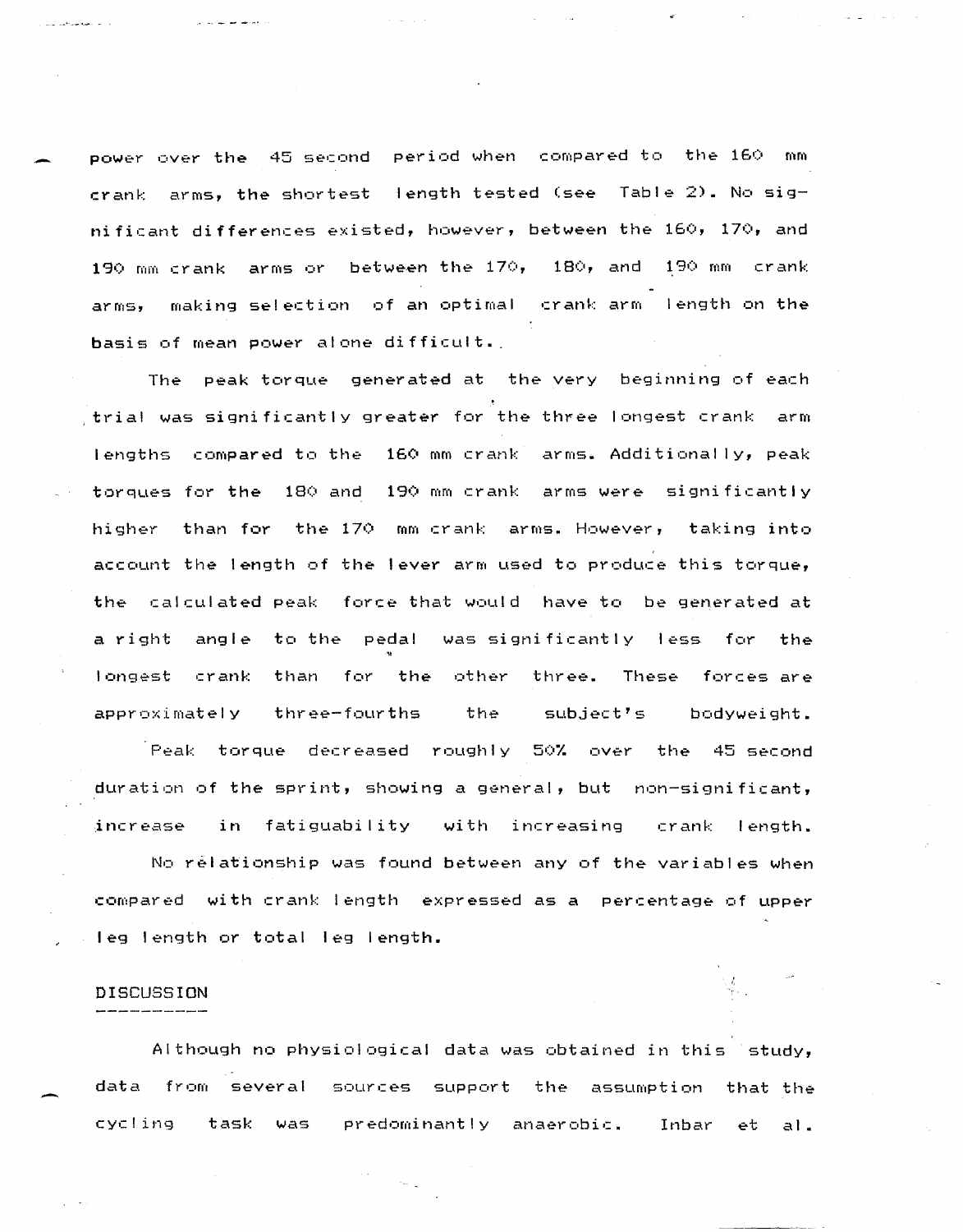| Crank Length (mm) 160. 170 180 190    |      |                                        |                                            |           |
|---------------------------------------|------|----------------------------------------|--------------------------------------------|-----------|
|                                       |      |                                        |                                            |           |
| Mean Power (watts) 576.5 589.6 601.6  |      |                                        | $\mathbf{a}$                               | 586.7     |
|                                       |      | $\pm 28.5$ $\pm 17.0$ $\pm 28.7$       |                                            | ±26.6     |
| Peak torque (n:m) 86.5 91.1 95.0 94.2 |      | $\mathbf{a}$                           |                                            | a, b a, b |
|                                       | ±5.2 |                                        | $\pm 5.1$ $\pm 4.6$ $\pm 5.3$<br>$\sim$ 10 |           |
| Peak force (n)                        | d    | $\mathbf d$<br>540.5 535.8 526.8 495.8 | $\mathbf{d}$                               |           |
|                                       |      | $±32.5$ $±30.0$                        | ±25.6                                      | ±27.9     |
| Fatiguability (%) 49.0 49.3 50.9 51.5 |      |                                        |                                            |           |
|                                       | ±5.3 |                                        | $\pm 6.1$ $\pm 5.9$ $\pm 6.5$              |           |

Significantly greater than 160mm value b Significantly greater than 170mm value c Significantly greater than 180mm value d Significantly greater than 190mm value

 $Man+S$ . $F$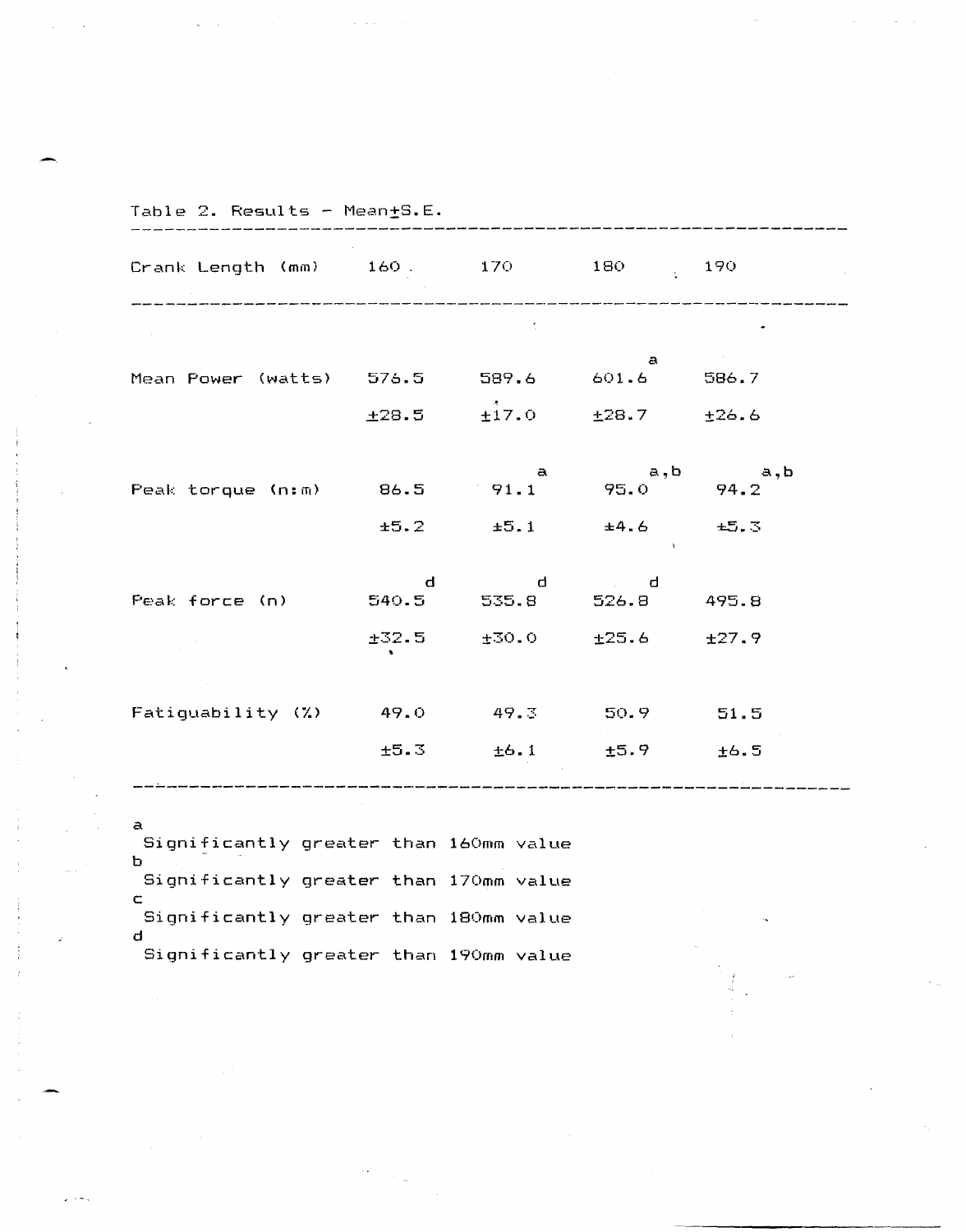(1976) have demonstrated that oxygen uptake during a 30 second maximal cycling test represented only 13% of the energy required. Similarily, Jacobs et al. (1982) have shown a six-fold increase in muscle lactate in female subjects using the same protocol. Assuming constant efficiency, the mean power output in the present study required approximately 150% VO max. There is evidence that efficiency decreases as anaerobic metabolism increases, thus the energy requirement is possibly even higher (Wojcieszak et al. 1981).

The subjects in the present study averaged 588.6 watts for all trials. This is greater than the 488.3 watts reported by Katch et al. (1976) during a 60 second ergometer test, but similar to the 578.6 watts reported by Wojcieszak et al. (1981) for physical education students. It is less, however, than the 665.0 watts developed by untrained subjects during a 20 second isokinetic cycling sprint reported by Sargeant et al. (1981). These differences are probably due to the training level and experience of the subjects, and/or the duration of the work bout.

The finding that mean power decreases with excessively long cranks is not surprising. Goto et al. (1982) have demonstrated that even with constant pedal rpm, the angular velocity of the hip and knee joints increases curvalinearly with increasing crank length. Integrated EMG activity and oxygen consumption also increase disproportionately with long cranks. As a result of this increased speed of movement, the maximal force that can be generated is reduced (Sjoggard 1982)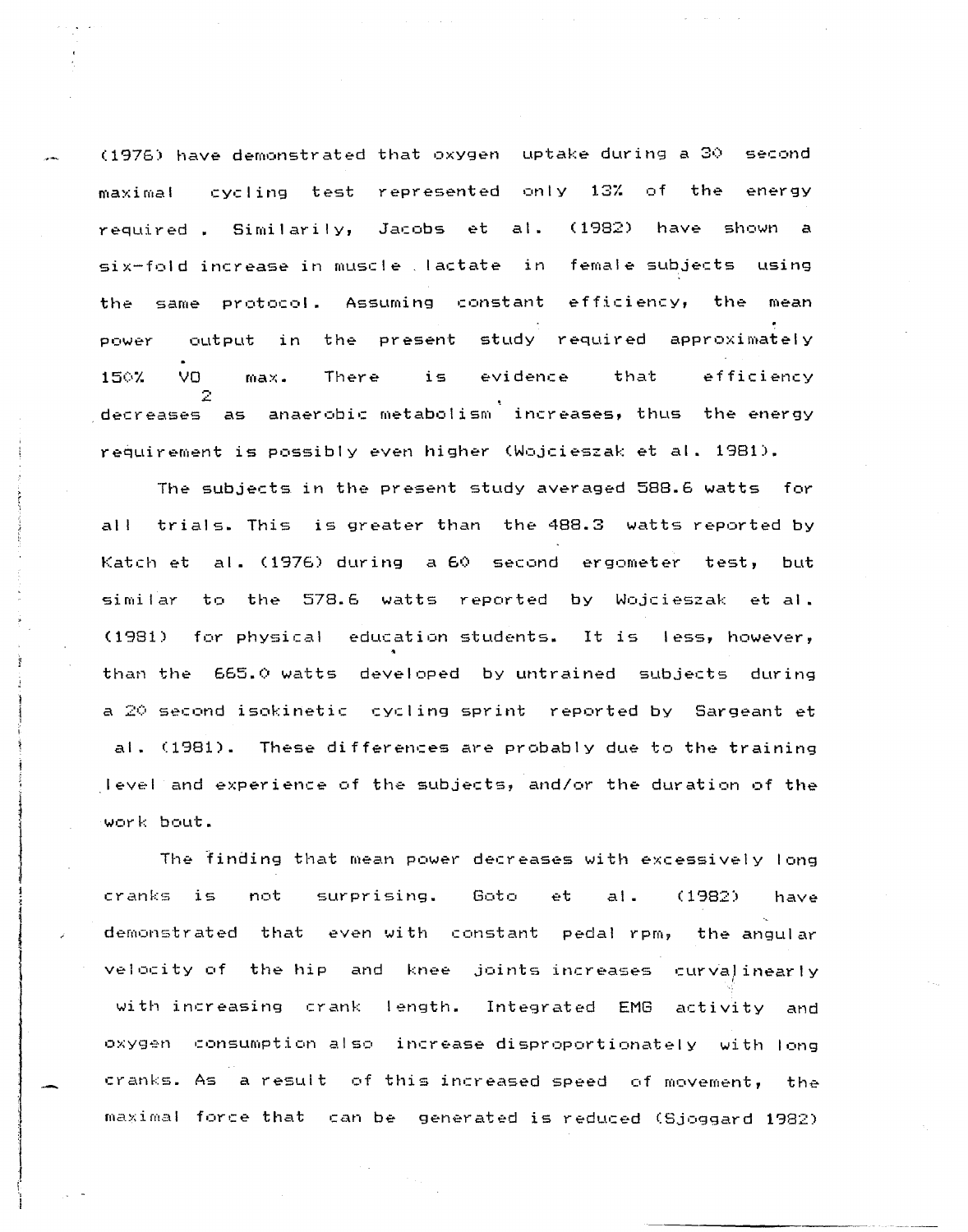Kaneko and Yamazaki (1982) have shown that internal mechanical work is also increased as limb velocity increases, reducing efficiency. All of these factors combine to reduce power output with excessively long crank arms. Additionally, fatiguability has been shown to increase with higher rates of movement (Sargeant at al. 1981), although the differences. in the present investigation were small and non-significant.

The penalty for using too short of a crank arm is also apparent from the present data. Despite equal or greater force generated at the pedal, the peak torques resulting from the use of 160 mm or 170 mm crank arms were significantly less than that generated with 180 mm and 190 mm crank arms, a direct result of the shorter lever arm. Hence, maximal power was reduced.

Apparently a compromise between the force that can be applied and the length of the lever arm is reached at 180 mm, resulting in peak power production. At a constant pedal rpm, longer crank arms result in a decrease in the maximal force, while shorter crank arms do not allow maximum leverage.

The finding that the optimal length is longer than that in common use is quite different from the results of Carmichael et al. (1982), who demonstrated that the optimal crank length in terms of submaximal efficiency is shorter than that in normally employed. Carmichael's data also indicate a significant relationship between optimal crank length and upper leg length. We have not observed any such relationship, although this may be due to the limited range of leg lengths in our subjects (89.2-93.5 cm).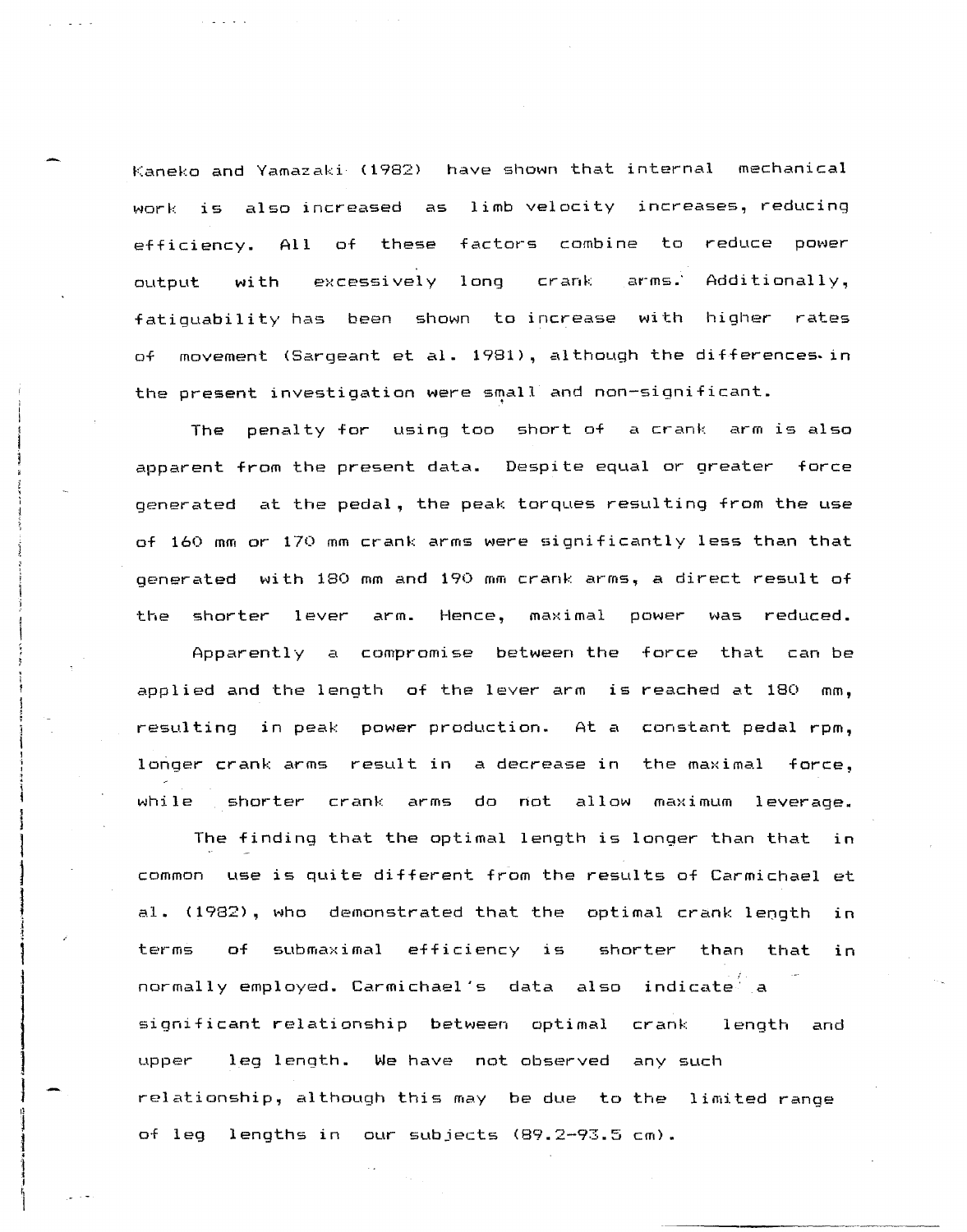The finding that the optimal crank length for short-term maximal work is not the most efficient for submaximal work is similar to the results of Katch et al. (1976), who demonstrated greater work production with an "all-out" cycling cadence, despite the reduced efficiency that results. Factors other than submaximal efficiency are apparently more important during supramaximal work.

• The present results indicate an optimal crank arm length of 180 mm for supramaximal work at 90 rpm. Different pedalling rates may yield different results, as power production is dependent on the velocity of movement (Sargeant et al. 1981) More research with a wider range of subjects in terms of stature and training status should be undertaken.

> I .,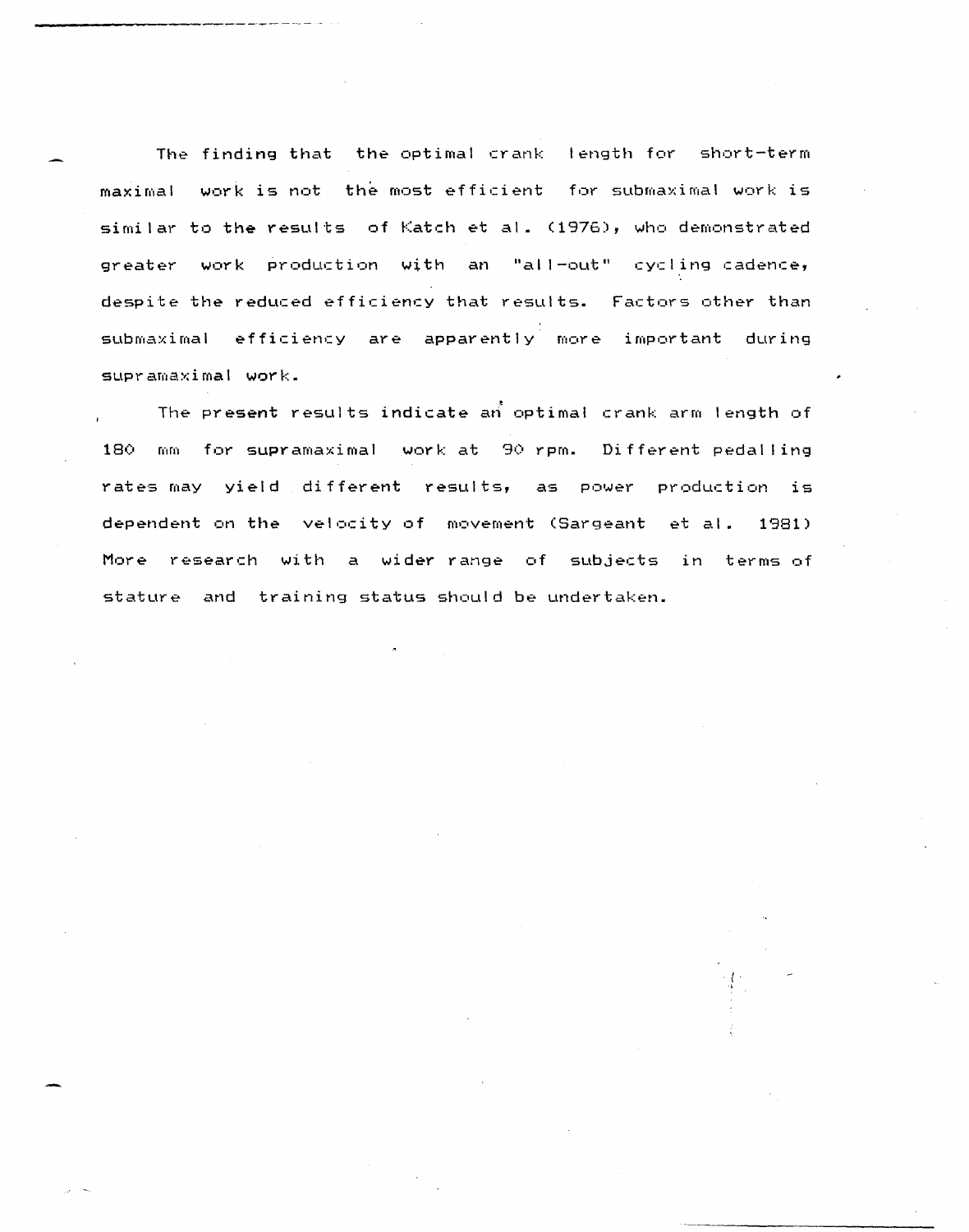Banister, E.W., Jackson, R.C. (1967) The effect of speed and load changes on oxygen intake for equivaleht power outputs during bicycle ergometry. Int. Z. Angew. Physiol. 24:284-290

--------

- Carmichael, J.K.S., Loomis, J.L., Hodgson, L.J. (1982) The effect of cranklength on oxygen consumption and heart rate when cycling at constant power output. Med. Sci. Sports Ex. 14:162
- Dickinson, S. (1929) The efficiency of bicycle pedalling as affected by speed and load. J. Physiol.  $67:242-255$
- Faria, I., Dix, C., Frazer, C. (1978) Effect of body position during cycling on heart rate, pulmonary ventilation, oxygen uptake, and work output. J. Sports Med. 18:49-56
- Goto, 5., Toyoshima, S., Hoshikawa, T. (1982) Study of the integrated EMG of leg muscles during pedal ling at various loads, frequency, and equivalent power. IN: Paavo Komi Ced.) Biomechanics V-A. University Park Press, Baltimore, Maryland, pp 246-252
- Hagberg, J.M., Mullin, J.P., Giese, M.D., Spitznagel, E. (1981) Effect of pedal ling rate on submaximal exercise responses of competitive cyclists. J. Appl. Physiol. 51:447-451
- Hamley, E.J., Thomas, V. (1967) Physiiological and postural factors in the calibration of the cycle ergometer.

J. Physiol.: Proceedings of the Physiological Society.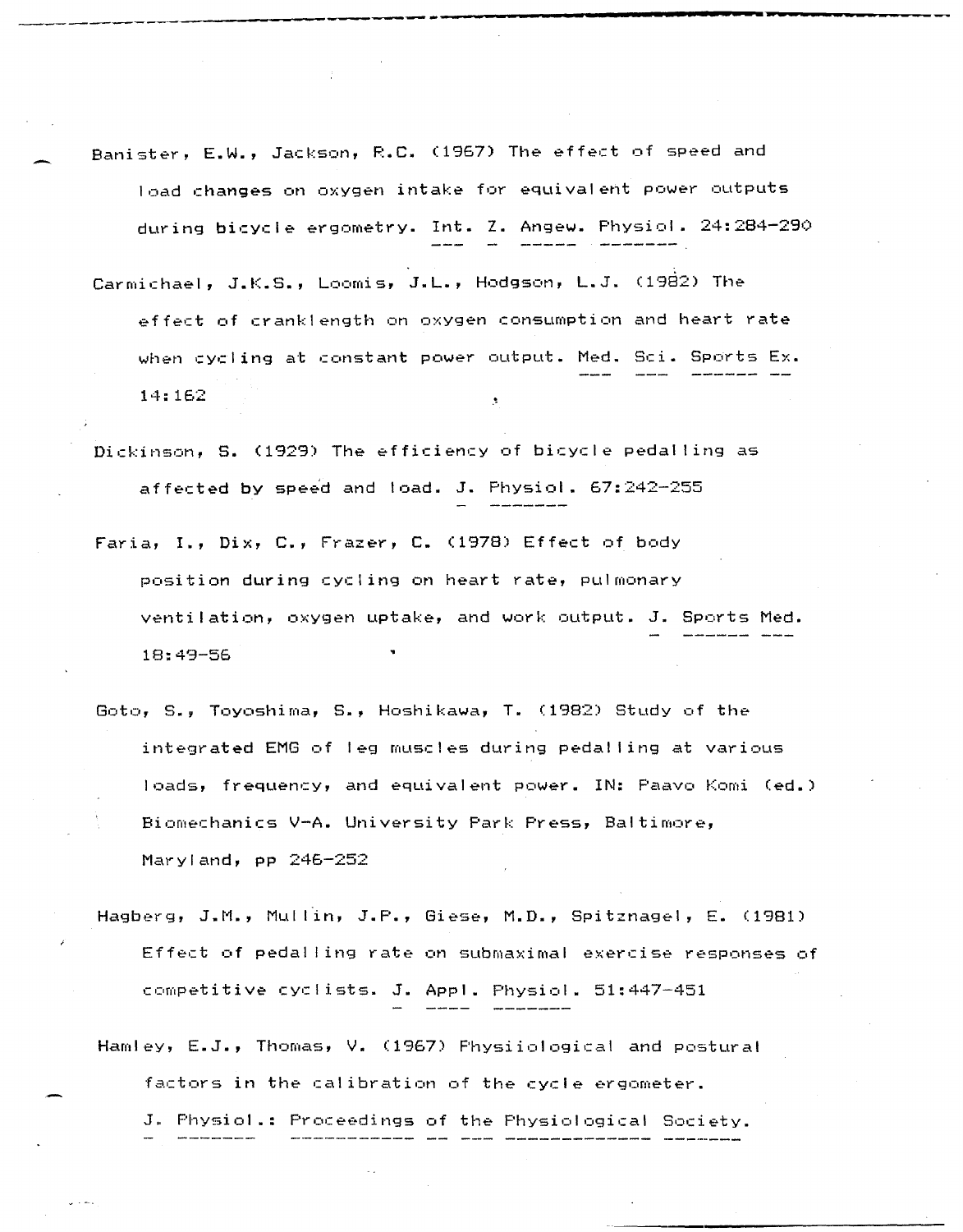191:55-57p

- Inbar,  $0.$ , Doban, R., Bar-Or,  $0.$  (1976) Aerobic and anaerobic components of a thirty-second cycling task. Med. Sci. Sports 8:51
- Ivy, J.L., Costill, D.L., Fink, W.J., Lower, R.W. (1979) Influence of caffeine and carbohydrate feedings on endurance performance. Med. Sci. Sports 11:5-11
- Jacobs, I., Bar-Or, 0., Karlsson, J., Dotan, R., Tesch, P., Kaiser, P., Inbar, O. (1983) Changes in muscle metabolites in females with 30-s exhaustive exercise. Med. Sci. Sports Ex. 14: 457-46()
- Kaneko, M., Yamazaki, T. (1982) Internal mechanical work due to velocity changes of the limb in working on a bicycle ergometer. IN: Paavo Komi (ed.), Biomechanics V-A University Park Press, Baltimore, Maryland, pp 85-92
- Katch, V., Weltman, A., Traeger, L. (1976) AI I-out versus steady paced cycling strategies for maximal work-output of short-duration. Res. Q. 47:154-168
- Nordeen-Snyder, K.S. (1977) The effect of bicycle seat height variation upon oxygen consumption and lower limb kinematics. Med. Sci. Sports 9:113-117
- Sargeant, A.J., Hoinvil Ie, E., Young, A. (1981) Maximum leg force and power output during short-term dynamic exercise. J. Appl. Physiol. 51:1175-1182